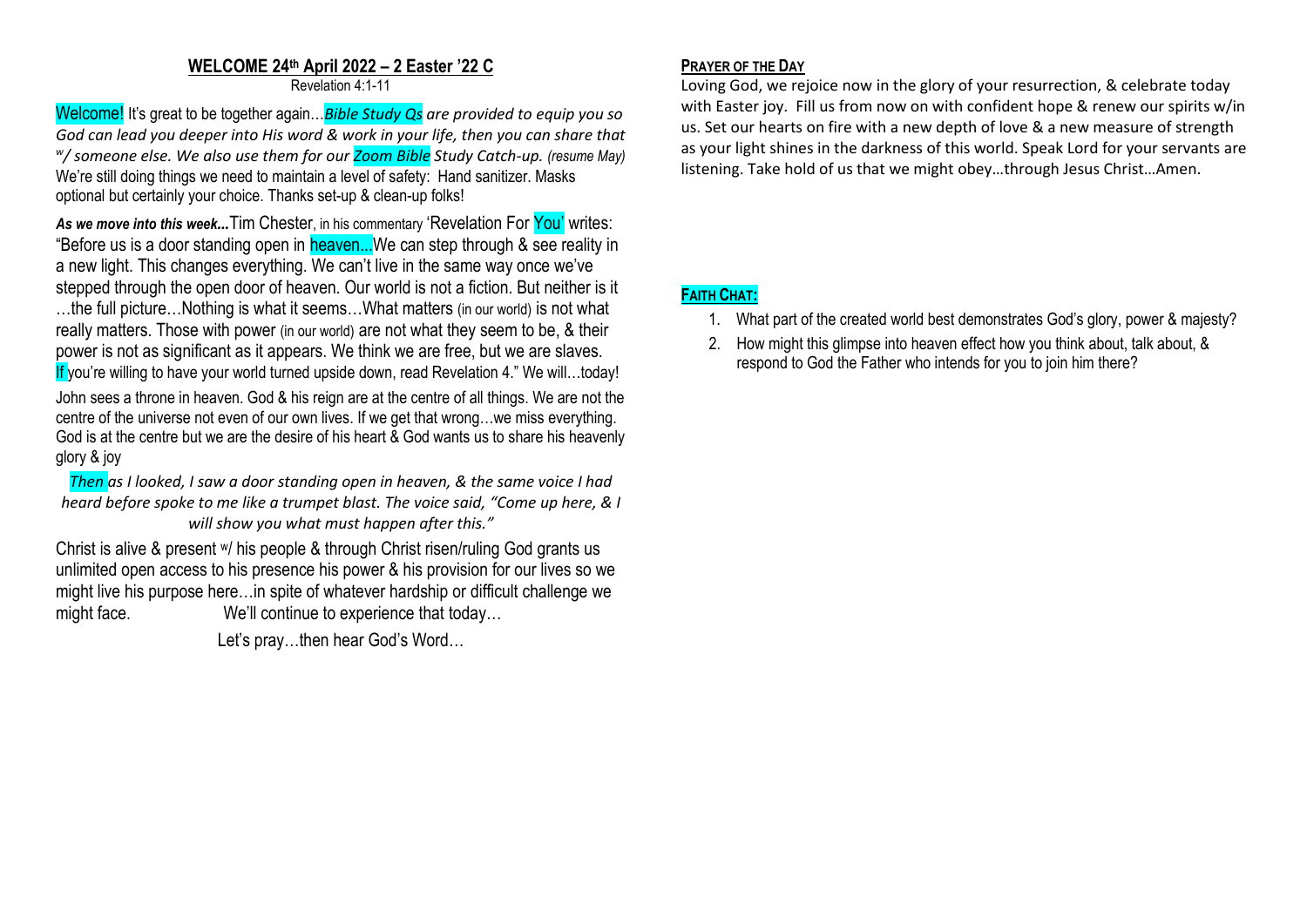## 3 EASTER '22 C - IN CHRIST'S HANDS: UNVEILING THE NEW REALITY - OPEN ACCESS

A-c-c-e-s-s... We typically spell that word like this: Lovalty program. Mbrshp card. VIP discount. Points deal. Advance notice for a sale. Special bargain for my b-day. In every case it's all about me…Every one of those ensures my needs…my *WANTS* are catered for. We envision *ACCESS* in the language of "It's not *what* you know but…*who*…" Mate's rates are not a figment of our imagination…whether or not you have those mates is another story.

I have caught myself at times thinking of life in Christ the same way... I don't think I'm alone…that eternity is going to be me & folks I really enjoy hanging out w/ *here* hanging out forever & ever *there*…a private party w/ Jesus as the guest of honour & the Holy Spirit as bartender/DJ. I know I've preached a few funeral sermons where you could easily believe *WE* get to determine the joy of heaven…You don't have to be one of the prosperity preachers you see on **TV**/books fill bookstore racks to hope at some small level that God *really* wants *YOU* to be successful prosperous kids to have straight teeth & your marriage to be one jump for joy after another & never is heard a discouraging word & the skies are not cloudy all day…personal payoff for faith…even 12 "we left everything what do we get?"

Right <sup>b</sup>/<sub>4</sub> we moved here from Tx…a song burst into contemporary Xn music scene Above All & our music director had us singing it a bit…ugghhh…no biblical evidence for the refrain's key line: Like a rose trampled on the ground...You took the fall & thought of me…Above all… the song suggests, as Jesus is crucified he thinks about me above all You? not so much me! We/Our world spell access "what's in it for me?"

Rev 4 is the perfect corrective…*Then as I looked, I saw a door standing open in heaven, & the same voice I had heard before spoke to me like a trumpet blast. The voice said, "Come up here, & I will show you what must happen after this." Instantly I was in the Spirit, & I saw a throne in heaven & someone sitting on it. The one sitting on the throne was as brilliant as gemstones—like jasper & carnelian. The glow of an emerald circled his throne…"* John is invited to stand in the company of heavenly glory & there he sees a throne where the brightness of God's radiance floods in all directions. Everything emanates from & revolves around God's throne…not just a sign of his complete presence *BUT* his continuous universal rule over all things. At the centre of all things…God reigns. Everything in this part of John's vision gives witness to the enduring grandeur & power of God & his rule over all things. Remember...the 1<sup>st</sup> recipients of John's writing were under the boot of Roman persecution. Rome saw itself as a 1000 year reign…an enduring age-to-age power that would hold the whole world under its sword. But despite its strength Rome was often awash in intrigue, turmoil & chaos from plague & war & political subversion - moral rot & socio-economic decay &

eventually complete collapse. But the glory of heaven is undisturbed & perfect in harmony & stability & strength. Every other throne can be shaken or overthrown. Every other throne/ruler/kingdom can become corrupt & oppressive. Not God's. His throne/rule/reign/sovereignty is permanent & secure & God's character is good. What is obvious is the joy & delight of all gathered around the presence & preeminence of the Father. He lives forever & ever. The praise of the living creatures is ceaseless toward him. The great reassurance repeated again/again over all John records: God, who created all things & is restoring all things through Jesus crucified & risen, reigns. *Is 52:7 How beautiful on the mountains are the feet of the messenger who brings good news, the good news of peace & salvation, the news that the God of Israel reigns!*

Every day we are bombarded by images & warnings of threat & disaster – chaos & corruption – disruption & death – looming crisis & catastrophe…John knows: in this broken world it has always been so…But *NOT* where God's reign/rule his presence & pre-eminence are acknowledged & glorified. Tim Chester again…Our world is not a fiction. But neither is it …the full picture…Nothing is what it seems…What matters (in our world) is not what really matters. Those with power (in our world) are not what they seem to be, & their power is not as significant as it appears.

John reminds us; in Christ we are ushered into what is real – what is ultimate – what will endure forever & ever...and in the midst of that which would frighten us – cause us to trust in something less-than – take us into that which will not cross eternity's threshold…distract or disturb…even now we are invited to live from what is ultimately ours & has always been: *"You are worthy, O Lord our God, to receive glory & honour & power. For you created all things, & they exist because you created what you pleased." (by your will – because you willed it)* In the symphony & choir of heavenly glory God sees us…all his created "good beautiful true" beings…created by God's will for God's pleasure in God's image. You are no historical accident…mistake…fly in the world's ointment…disaster w/ feet…no matter what has happened to you, you do not have to live from that tragedy trauma as a victim your whole life because from his throne God looks on you w/ love & delight sees you in Christ absolutely remade in the fullness of his desire for you: *"Even before he made the world, God loved us & chose us in Christ to be holy & without fault in his sight." – Eph 1:4* The Father is not disappointed in you…he is not waiting for you to get your act together before he can bless you…From his throne God looks on you w/ love & delight sees you right now in Christ absolutely remade in the fullness of his desire for you.

John, by this vision of Christ, & the access Christ grants us to the very throne of God/grace, asks the church, Why would you live less than that? Why would you invest your life in that which will not cross heaven's threshold? Why would you cling